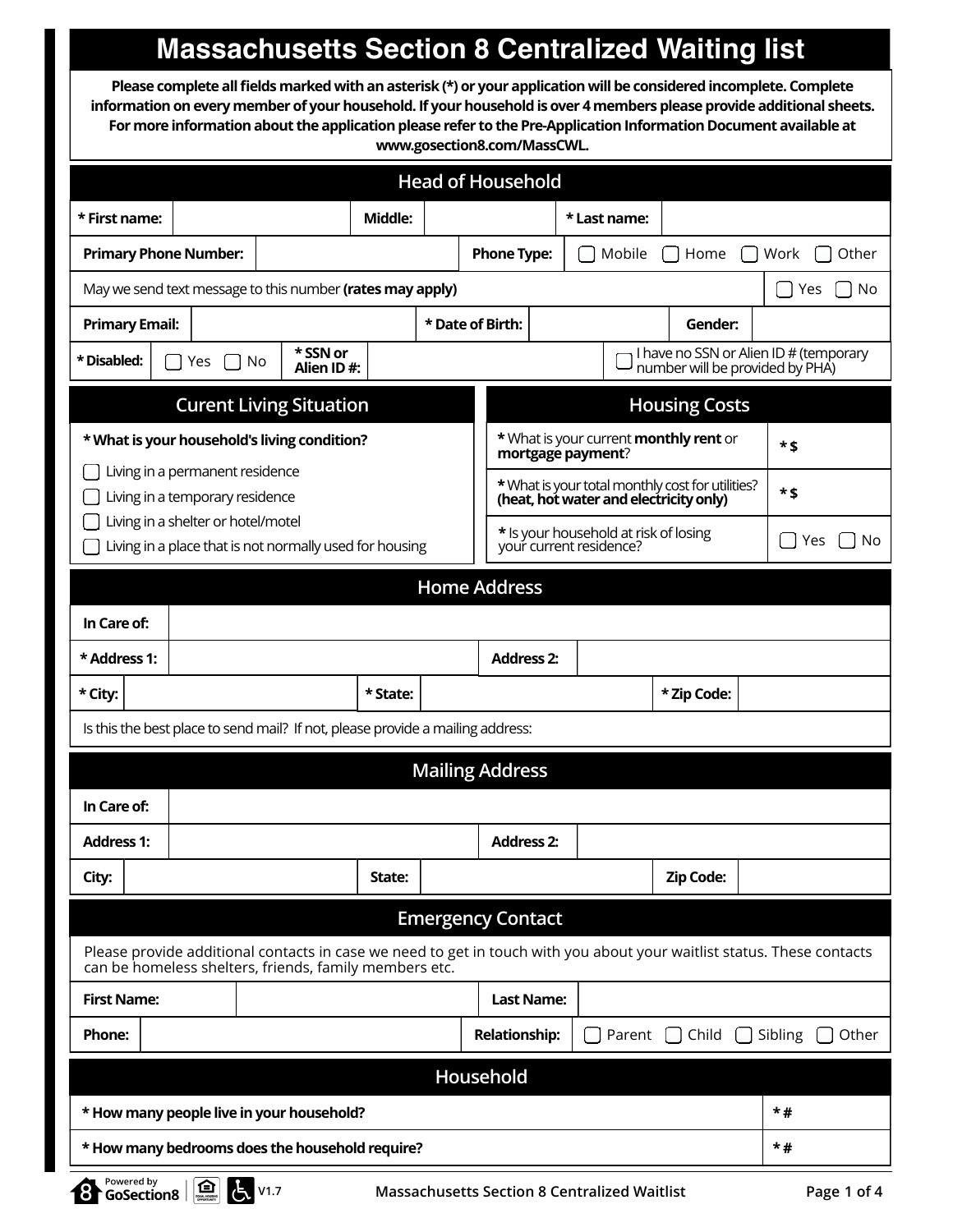**\* Required Field**

|                                                                                                                                                                                                                                                                                               |                                                                    | <b>Employment &amp; Other Income</b> |       |                            |                                                              |                                                                                  |
|-----------------------------------------------------------------------------------------------------------------------------------------------------------------------------------------------------------------------------------------------------------------------------------------------|--------------------------------------------------------------------|--------------------------------------|-------|----------------------------|--------------------------------------------------------------|----------------------------------------------------------------------------------|
| <b>Employment 1:</b>                                                                                                                                                                                                                                                                          |                                                                    |                                      | Type: | Full Time                  |                                                              | Part Time<br>Seasonal                                                            |
| City:                                                                                                                                                                                                                                                                                         | State:                                                             |                                      |       |                            | <b>Zip Code:</b>                                             |                                                                                  |
| <b>Approximate Monthly Income from Employment 1:</b>                                                                                                                                                                                                                                          |                                                                    |                                      |       | \$                         | Pay Cash:                                                    | Yes<br>No                                                                        |
| * Other total monthly income (Including SSI, SSDI, alimony, child support, pensions, etc.):                                                                                                                                                                                                   |                                                                    |                                      |       |                            |                                                              | * \$                                                                             |
|                                                                                                                                                                                                                                                                                               |                                                                    | <b>School</b>                        |       |                            |                                                              |                                                                                  |
| * Student:<br>Yes<br>No                                                                                                                                                                                                                                                                       | If Yes, School Name:                                               |                                      |       |                            |                                                              | Full Time<br>Part Time                                                           |
| <b>School Type:</b><br>Kindergarten                                                                                                                                                                                                                                                           | Elementary (K-6)                                                   | Middle (6-8)                         |       | High (9-12)                | College or University                                        | Training                                                                         |
| City:                                                                                                                                                                                                                                                                                         | State:                                                             |                                      |       |                            | <b>Zip Code:</b>                                             |                                                                                  |
|                                                                                                                                                                                                                                                                                               |                                                                    | <b>Veteran Status</b>                |       |                            |                                                              |                                                                                  |
| Have you ever served on active duty in the U.S. armed forces, reserves, or National Guard?<br>Are you an ex-spouse, widow, or widower of a person who is no longer a member of the household<br>but who had ever served on active duty in the U.S. armed forces, reserves, or National Guard? |                                                                    |                                      |       |                            |                                                              | *<br>Yes<br>No<br>*                                                              |
|                                                                                                                                                                                                                                                                                               |                                                                    |                                      |       |                            |                                                              | Yes<br>No                                                                        |
| If yes to a question above, please indicate years served:                                                                                                                                                                                                                                     | Race                                                               |                                      |       |                            |                                                              |                                                                                  |
| Optional: Asked solely for HUD reporting purposes.                                                                                                                                                                                                                                            |                                                                    |                                      |       |                            | <b>Ethnicity</b><br>Asked solely for HUD reporting purposes: |                                                                                  |
| White                                                                                                                                                                                                                                                                                         | Asian                                                              |                                      |       | Hispanic or Latino         |                                                              |                                                                                  |
| Pacific Islander<br><b>Black or African American</b><br>Not Hispanic or Latino                                                                                                                                                                                                                |                                                                    |                                      |       |                            |                                                              |                                                                                  |
| Alaska Native or Indian American                                                                                                                                                                                                                                                              | Other                                                              |                                      |       | Would not like to disclose |                                                              |                                                                                  |
| <b>Household Member 2</b>                                                                                                                                                                                                                                                                     |                                                                    |                                      |       |                            |                                                              | <b>Co-Applicant (one per household)</b> (                                        |
| * First name:                                                                                                                                                                                                                                                                                 | Middle:                                                            |                                      |       | * Last name:               |                                                              |                                                                                  |
| * Relationship to Head of Household:                                                                                                                                                                                                                                                          | Spouse/Partner                                                     | Parent                               | Child | Sibling                    | Foster child                                                 | Live in Aid<br>Other                                                             |
| * Date of Birth:                                                                                                                                                                                                                                                                              | Gender:                                                            | * U.S. Citizen:                      |       | Yes<br>No                  | * Disabled:                                                  | No<br>Yes                                                                        |
| * SSN or Alien ID#:                                                                                                                                                                                                                                                                           |                                                                    |                                      |       |                            |                                                              | $\bigcap$ I have no SSN or Alien ID # (temporary number will be provided by PHA) |
| <b>Employment Monthly Income:</b>                                                                                                                                                                                                                                                             | \$                                                                 | <b>Employment &amp; Other Income</b> | Type: | <b>Full Time</b>           |                                                              | Part Time<br>Seasonal                                                            |
| City:                                                                                                                                                                                                                                                                                         | State:                                                             |                                      |       |                            | <b>Zip Code:</b>                                             |                                                                                  |
| Pay Cash:<br>Yes<br>No                                                                                                                                                                                                                                                                        | * Other total monthly income: (SSI, Child Support, Pensions, Etc.) |                                      |       |                            |                                                              | \$                                                                               |
|                                                                                                                                                                                                                                                                                               |                                                                    | <b>School</b>                        |       |                            |                                                              |                                                                                  |
| * Student:<br><b>No</b><br>Yes                                                                                                                                                                                                                                                                | If Yes, School Name:                                               |                                      |       |                            |                                                              | Full Time<br>Part Time                                                           |
| <b>School Type:</b><br>Kindergarten                                                                                                                                                                                                                                                           | Elementary (K-6)                                                   | Middle (6-8)                         |       | High (9-12)                | College or University                                        | Training                                                                         |
| City:                                                                                                                                                                                                                                                                                         | State:                                                             |                                      |       |                            | Zip Code:                                                    |                                                                                  |
| Have you ever served on active duty in the U.S. armed forces, reserves, or National Guard?                                                                                                                                                                                                    |                                                                    | <b>Veteran Status</b>                |       |                            |                                                              | *<br>Yes<br>No                                                                   |
| Are you an ex-spouse, widow, or widower of a person who is no longer a member of the household<br>but who had ever served on active duty in the U.S. armed forces, reserves, or National Guard?                                                                                               |                                                                    |                                      |       |                            |                                                              | *  <br>Yes<br>No<br>$\blacksquare$                                               |
|                                                                                                                                                                                                                                                                                               | If yes to a question above, please indicate years served:          |                                      |       |                            |                                                              |                                                                                  |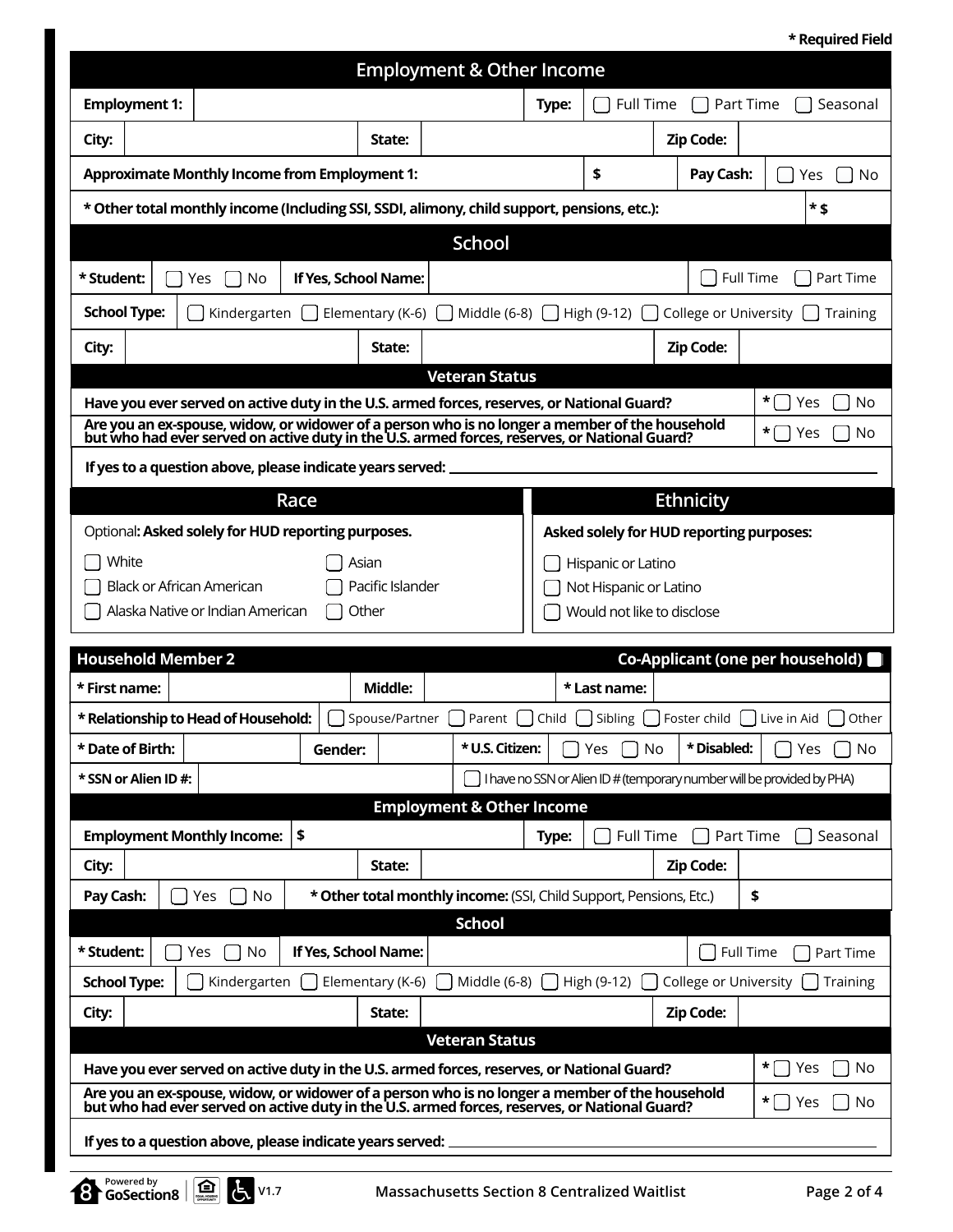**Please provide information on each member of your household. Additional sheets may be included for additional household members and/or additional employment or school information.**

**\* Required Field**

| <b>Household Member 3</b> |                                                                                                                                                 |                                                                                                                                                                                                 |         |                      |  |                                                                        |       |                  |                  | Co-Applicant (one per household) |  |
|---------------------------|-------------------------------------------------------------------------------------------------------------------------------------------------|-------------------------------------------------------------------------------------------------------------------------------------------------------------------------------------------------|---------|----------------------|--|------------------------------------------------------------------------|-------|------------------|------------------|----------------------------------|--|
| * First name:             |                                                                                                                                                 |                                                                                                                                                                                                 |         | Middle:              |  |                                                                        |       | * Last name:     |                  |                                  |  |
|                           |                                                                                                                                                 | * Relationship to Head of Household:                                                                                                                                                            |         | Spouse/Partner       |  | Sibling   Foster child  <br>Live in Aid<br>Parent<br>Child<br>Other    |       |                  |                  |                                  |  |
| * Date of Birth:          |                                                                                                                                                 |                                                                                                                                                                                                 | Gender: |                      |  | * U.S. Citizen:                                                        |       | No<br>Yes        | * Disabled:      | Yes<br>No                        |  |
| * SSN or Alien ID#:       |                                                                                                                                                 |                                                                                                                                                                                                 |         |                      |  | I have no SSN or Alien ID # (temporary number will be provided by PHA) |       |                  |                  |                                  |  |
|                           |                                                                                                                                                 |                                                                                                                                                                                                 |         |                      |  | <b>Employment &amp; Other Income</b>                                   |       |                  |                  |                                  |  |
|                           |                                                                                                                                                 | <b>Employment Monthly Income:</b>                                                                                                                                                               | \$      |                      |  |                                                                        | Type: | <b>Full Time</b> |                  | Part Time<br>Seasonal            |  |
| City:                     |                                                                                                                                                 |                                                                                                                                                                                                 |         | State:               |  |                                                                        |       |                  | Zip Code:        |                                  |  |
| Pay Cash:                 | * Other total monthly income: (SSI, Child Support, Pensions, Etc.)<br>\$<br>No<br>Yes                                                           |                                                                                                                                                                                                 |         |                      |  |                                                                        |       |                  |                  |                                  |  |
|                           |                                                                                                                                                 |                                                                                                                                                                                                 |         |                      |  | <b>School</b>                                                          |       |                  |                  |                                  |  |
| * Student:                |                                                                                                                                                 | No<br>Yes                                                                                                                                                                                       |         | If Yes, School Name: |  |                                                                        |       |                  |                  | <b>Full Time</b><br>Part Time    |  |
|                           | Elementary (K-6)<br>Middle (6-8)<br>College or University    <br><b>School Type:</b><br>Kindergarten<br>High (9-12)<br>Training<br>$\mathbf{L}$ |                                                                                                                                                                                                 |         |                      |  |                                                                        |       |                  |                  |                                  |  |
| City:                     |                                                                                                                                                 |                                                                                                                                                                                                 |         | State:               |  |                                                                        |       |                  | <b>Zip Code:</b> |                                  |  |
|                           |                                                                                                                                                 |                                                                                                                                                                                                 |         |                      |  | <b>Veteran Status</b>                                                  |       |                  |                  |                                  |  |
|                           | *    <br>Have you ever served on active duty in the U.S. armed forces, reserves, or National Guard?<br>Yes                                      |                                                                                                                                                                                                 |         |                      |  |                                                                        |       | No               |                  |                                  |  |
|                           |                                                                                                                                                 | Are you an ex-spouse, widow, or widower of a person who is no longer a member of the household<br>but who had ever served on active duty in the U.S. armed forces, reserves, or National Guard? |         |                      |  |                                                                        |       |                  |                  | * [ ⊺<br>No<br>Yes               |  |
|                           |                                                                                                                                                 | If yes to a question above, please indicate years served:                                                                                                                                       |         |                      |  |                                                                        |       |                  |                  |                                  |  |

|                      | <b>Household Member 4</b>                                                                                                                                                                       |         |                  |                                                                    |  |                                     |                       | Co-Applicant (one per household)                                       |  |
|----------------------|-------------------------------------------------------------------------------------------------------------------------------------------------------------------------------------------------|---------|------------------|--------------------------------------------------------------------|--|-------------------------------------|-----------------------|------------------------------------------------------------------------|--|
| * First name:        |                                                                                                                                                                                                 |         | Middle:          |                                                                    |  | * Last name:                        |                       |                                                                        |  |
|                      | * Relationship to Head of Household:                                                                                                                                                            |         | Spouse/Partner   | Parent   Child                                                     |  | Foster child   Live in Aid<br>Other |                       |                                                                        |  |
| * Date of Birth:     |                                                                                                                                                                                                 | Gender: |                  | * U.S. Citizen:                                                    |  | No.<br>Yes.                         | * Disabled:           | No<br>Yes.                                                             |  |
| * SSN or Alien ID #: |                                                                                                                                                                                                 |         |                  |                                                                    |  |                                     |                       | I have no SSN or Alien ID # (temporary number will be provided by PHA) |  |
|                      | <b>Employment &amp; Other Income</b>                                                                                                                                                            |         |                  |                                                                    |  |                                     |                       |                                                                        |  |
|                      | <b>Employment Monthly Income:</b><br>\$<br>Full Time<br>Type:                                                                                                                                   |         |                  |                                                                    |  | Part Time<br>Seasonal               |                       |                                                                        |  |
| City:                |                                                                                                                                                                                                 |         | State:           |                                                                    |  |                                     | <b>Zip Code:</b>      |                                                                        |  |
| Pay Cash:            | Yes<br>No                                                                                                                                                                                       |         |                  | * Other total monthly income: (SSI, Child Support, Pensions, Etc.) |  |                                     |                       | \$                                                                     |  |
| <b>School</b>        |                                                                                                                                                                                                 |         |                  |                                                                    |  |                                     |                       |                                                                        |  |
| * Student:           | If Yes, School Name:<br><b>Full Time</b><br>No<br>Yes                                                                                                                                           |         |                  |                                                                    |  |                                     |                       | Part Time                                                              |  |
| <b>School Type:</b>  | Kindergarten                                                                                                                                                                                    |         | Elementary (K-6) | Middle (6-8)                                                       |  | High (9-12)                         | College or University | Training                                                               |  |
| City:                |                                                                                                                                                                                                 |         | State:           |                                                                    |  |                                     | <b>Zip Code:</b>      |                                                                        |  |
|                      |                                                                                                                                                                                                 |         |                  | <b>Veteran Status</b>                                              |  |                                     |                       |                                                                        |  |
|                      | *  <br>Have you ever served on active duty in the U.S. armed forces, reserves, or National Guard?<br>Yes                                                                                        |         |                  |                                                                    |  |                                     |                       | No                                                                     |  |
|                      | Are you an ex-spouse, widow, or widower of a person who is no longer a member of the household<br>but who had ever served on active duty in the U.S. armed forces, reserves, or National Guard? |         |                  |                                                                    |  |                                     |                       | *<br>No<br>Yes                                                         |  |
|                      | If yes to a question above, please indicate years served:                                                                                                                                       |         |                  |                                                                    |  |                                     |                       |                                                                        |  |